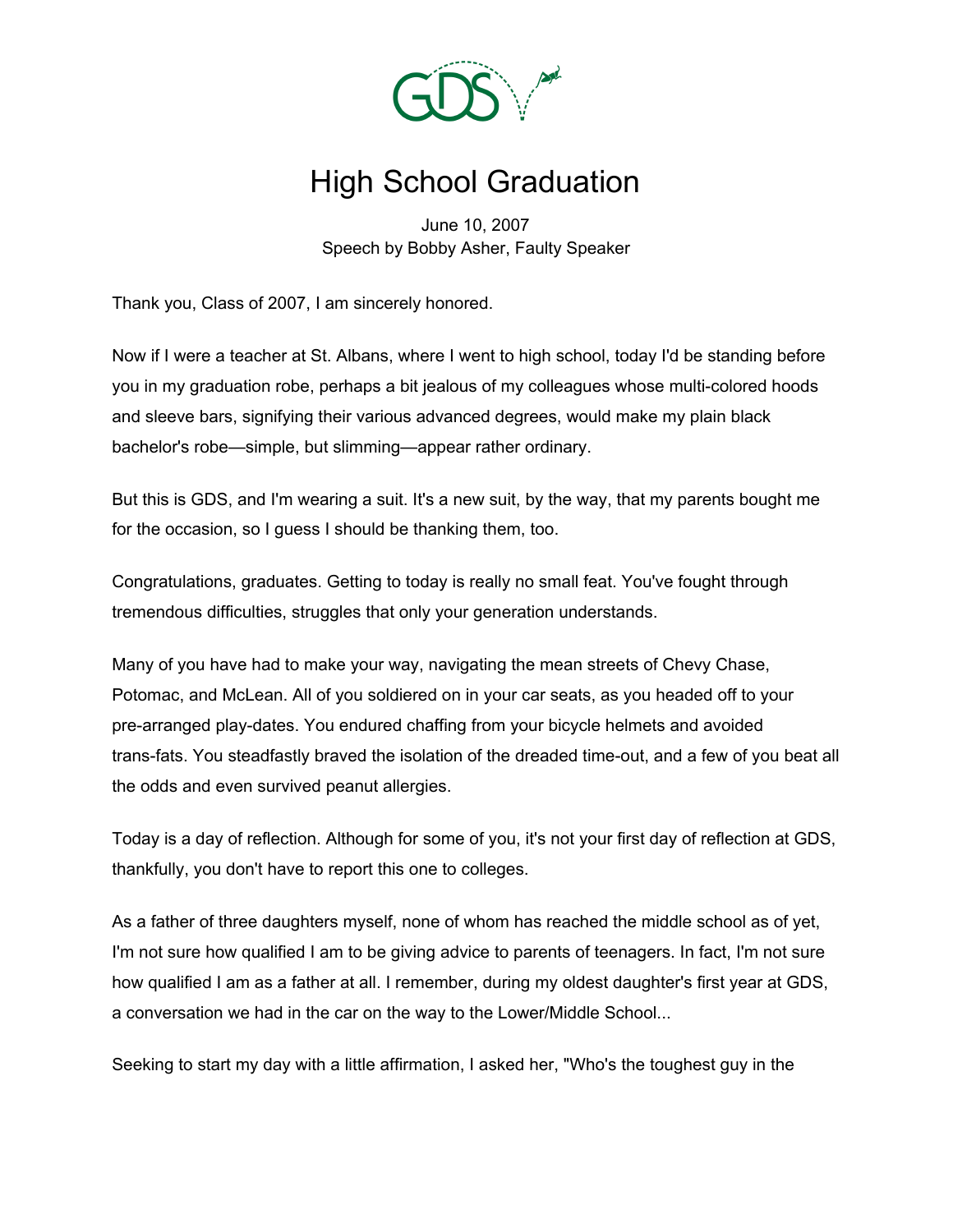world?"

Without hesitation, she responded, "Brian Bobo" (her PE teacher at the time).

Although it wasn't exactly the answer I was looking for, I understood her position.

Daunted, but determined, I pushed on, "Who's the second toughest guy in the world?"

This time she paused for a moment.

"Jesus Christ?"

Clearly it was time to cut my losses.

Still, I do feel that while today is primarily about the students, it is also a day for parents, and, having learned my place, I will turn to a couple of better-qualified sources.

Several weeks ago, on the advice of a mother at Prince William Forest, I picked up a copy of The Blessing of a Skinned Knee by Wendy Mogel. [By the way, when a mom recommends a really good book about parenting, it's kind of like a "friend" offering you a breath mint]. At any rate, I was struck by one passage in particular. In it, the author advises us, as loving, sensitive parents, not to measure our children's mettle by their moods, their grades, or their social standing. "Look," she says, "for your child's capacity for reverence, for gratitude, and for compassion."

In one of my favorite books, given to me by my wife (I seem to have a lot of people encouraging me to learn more about parenting), Tim Russert offers his advice: "We must teach our children that they are never, never, entitled, but that they are always, always loved."

And now for the students, for the Class of 2007, I do have a message.

The education you've received at GDS isn't meant to be the same as that you could have received at scores of high schools—in DC or across the country. You've been given an education that says it's not enough to have a skill. Not enough to have read all the books or to know all the facts. We might tease ourselves occasionally, but at GDS, values really do matter.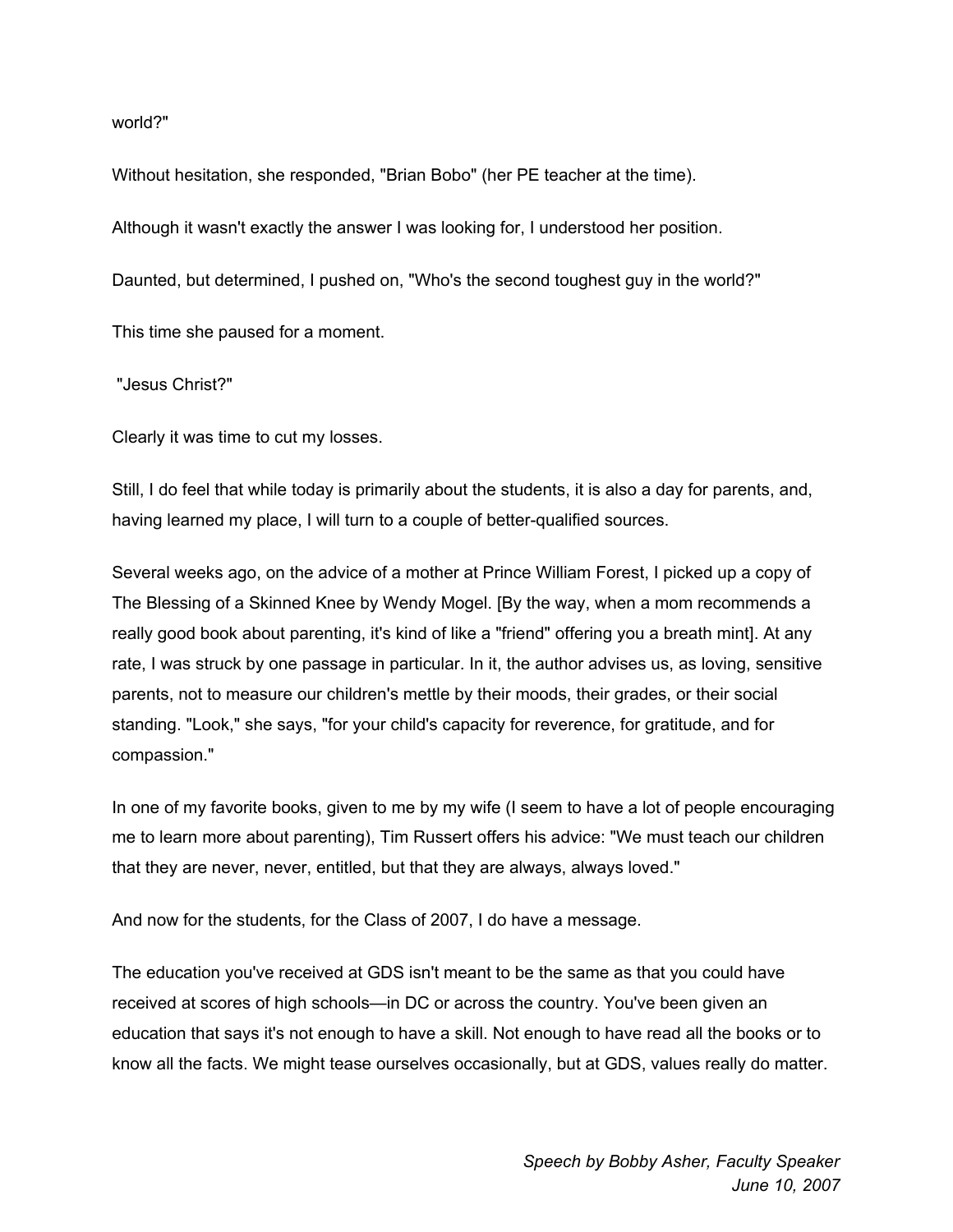Among of host of ideals, GDS places a premium on freedom.

And by this, I don't just mean the opportunity to go to Subway or Quiznos for lunch or to choose between the chicken shwarma or the Lebanese Celebration at Café Olé.

At GDS we grant you far greater freedoms, and, it is by design—part and parcel of what we do here.

Recently I was struck as I reviewed a column in the *New York Times* written by Thomas Friedman. Originally I had chosen the article for my ninth-graders because it talked about China's place in the rapidly "flattening" world.

Interestingly, in a country that has enjoyed unprecedented economic growth, Chinese educators are now calling for a new national strategy, one designed to make China a so-called "innovation country." As hard as they have worked to develop their industrial sector, the Chinese have failed to impact the world economy in any pioneering way. Theirs is an economy based on mass production of commodities typically designed somewhere else. What holds China back, Friedman argues is freedom—or lack thereof.

"It is very hard," he argues, "to produce a culture of innovation in a country that censors Google." Rigor and competence, without freedom, will take China only so far.

As I read the article a second and third time, it dawned on me, what Friedman was talking about in its ideal sense was GDS—a school that emphasizes both "rigor and competence" and freedom.

I always laugh when people talk about GDS being too loosey-goosey. As everyone one of these graduates before you can attest, while our students are granted a considerable amount of freedom, they work uncommonly hard. Our curriculum is nothing, if not rigorous. Heck, our kids staged a sit-in to protest the shortening of library hours.

As Friedman writes, "Freedom without rigor and competence will take us only so far."

And herein lies the challenge: in a world with so much freedom and so many possibilities, it becomes increasingly difficult to make decisions—particularly when one comes from a school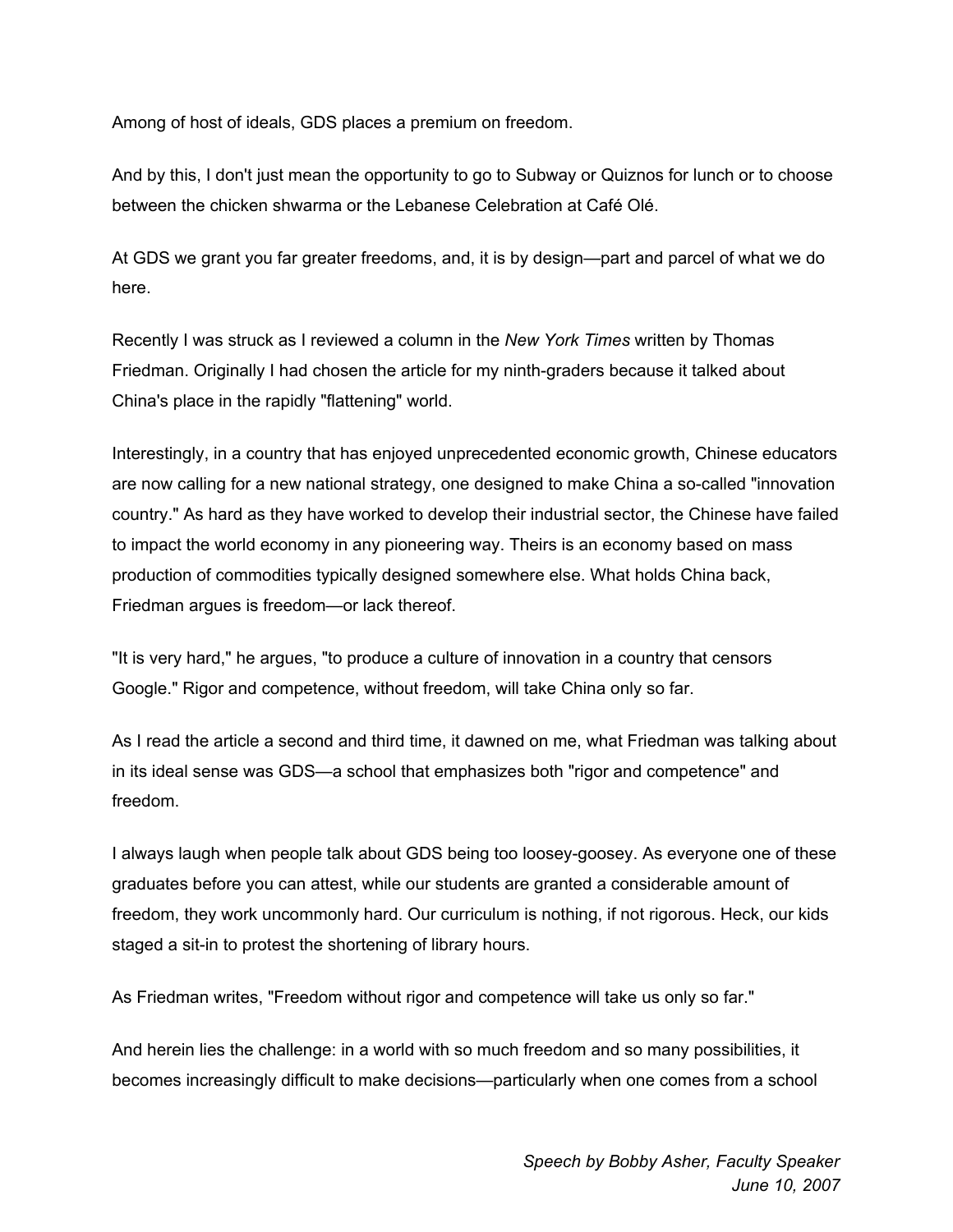that doesn't always make them for you. The process can become even more menacing in the information age—in the high-speed world of the Internet, of Yahoo, Wikipedia, and Ask Yves.

In fact, when it came time to write my speech, pressured by my seniors who said, "Don't worry, you just have to be funny," my first impulse was to get on the Web.

I googled "Funny Graduation Speech" and got seven hundred and forty nine hits in a quarter of a second, and I didn't even click on the "I'm Feeling Lucky" button.

After about two hours of jumping from site to site, I finally found what I was looking for—I believe it was About.com that had the best advice:

"During the graduation ceremony, you want to say a few words to the eager audience...Very often, people don't realize that a funny graduation quote always works with audiences. Use one to add mirth to your speech. After googling "mirth" to figure out what it was, I eagerly scanned the list of "funny graduation quotes," I'll share the first two.

1. Your schooling may be over, but remember that your education still continues [Not funny]

2. A graduation ceremony is an event where the commencement speaker tells thousands of students dressed in identical caps and gowns that 'individuality' is the key to success. [Funny, but we don't wear caps and gowns]

So much for the Internet. A few summers ago, on the advice of my now ninety-six-year-old grandfather [Apparently even he seems to think I could stand a measure of self-improvement], I read a book called The Paradox of Choice, by a guy named Barry Schwartz at Swarthmore.

In it, he put forth the idea—supported with loads of research—that most people are terrible decision-makers. Most of us often don't know what we want, and the prospect of deciding often causes us not only jitters but real anguish. "Unlimited choice," he writes, "can produce genuine suffering."

In a nutshell, what Schwartz is talking about is someone like me at the Cheesecake Factory. I'm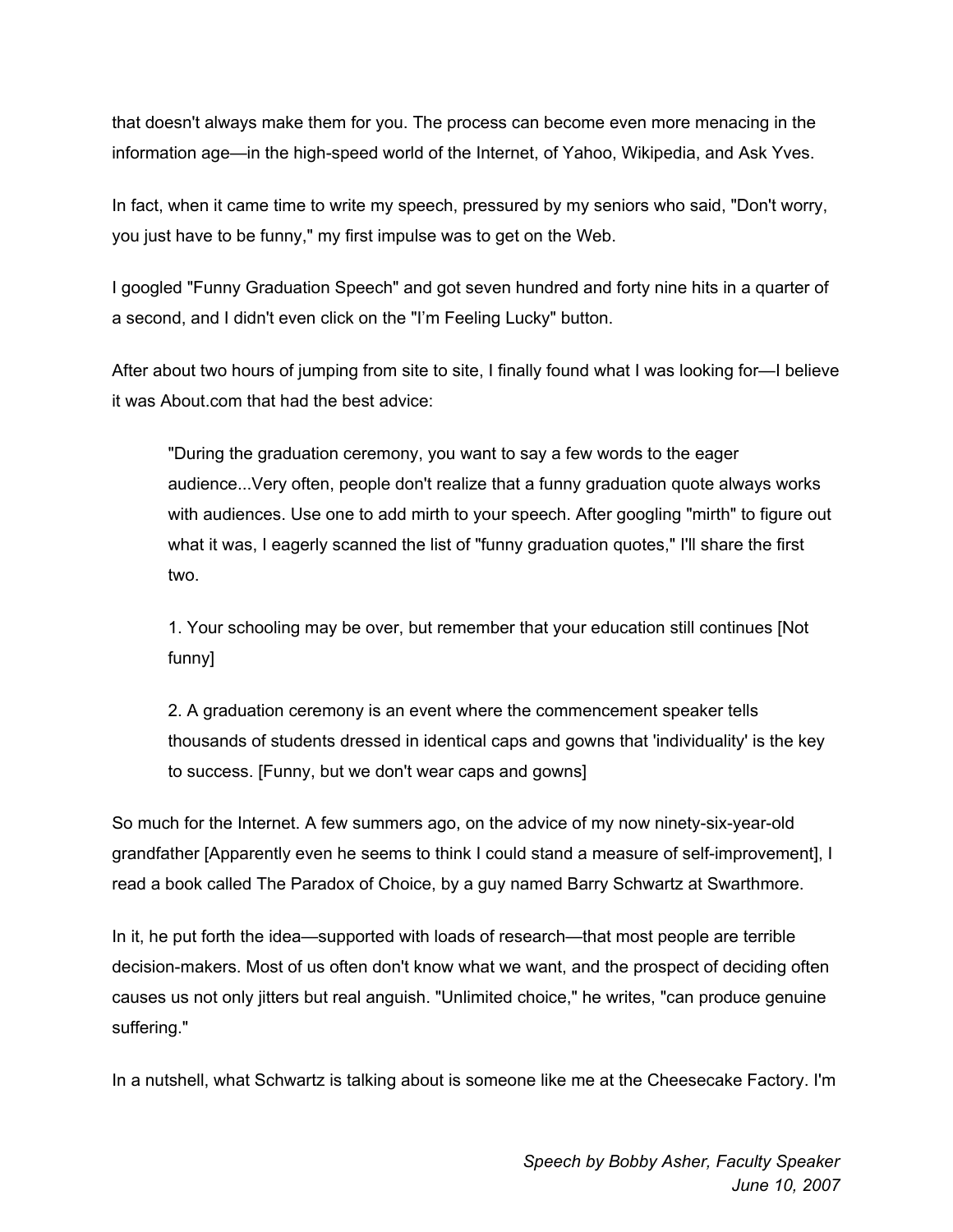assuming that most of you have been to the Cheesecake Factory, but then again, given that there are probably 10,000 restaurants in the DC metropolitan area, maybe I'm wrong. At any rate, it can be an absolutely overwhelming experience. First of all, the menu is spiral-bound. It has seventeen subsections. In addition to thirty two varieties of cheesecake (I counted), they offer twenty six different appetizers, fifty five some-odd entrees, fifteen salads, and eighteen different smoothies. The panoply of possibilities is paralyzing [How'd you like that for alliteration?].

Should I get the Jambalaya Pasta or the Bang-Bang Chicken and Shrimp? The Thai Lettuce Wraps or the Tex-Mex Eggrolls?

Invariably, I order the Shepherd's Pie, and spend the rest of the meal eyeing everyone else's plates, convinced I've made the wrong decision.

In an effort to help us, Schwartz talks about the difference between "maximizing" and "satisficing." A maximizer, he says, is someone who "can't be certain that she has found the best sweater unless she's looked at all the sweaters," "She can't know that she is getting the best price until she's checked out all the prices."

Schwartz's suggestion is that we should all become "satisficers"—sweater-purchasers "content with the merely excellent as opposed to the absolute best." People who find joy in their Shepherds' Pie. It is a remarkably tasty dish. And the portions are generous enough for two really.

What Schwartz worries about is that the overwhelming amount of choice—the thirty seven varieties of dog food, twenty-six brands of soup, and fourteen types of bagged lettuce at Safeway—is turning us all into maximizers. Maximizers, he says, are prone to misery and depression.

In a world of shopping malls and cable television, Amazon.com and Wal-Mart, E-Bay and E-Harmony, how in the world does one choose a career or a mate, let alone a major or courses from a college catalogue?

In my AP Psychology course, we take a version of the Myers-Briggs Type Indicator, a personality test based on some of Carl Jung's ideas. After completing a battery of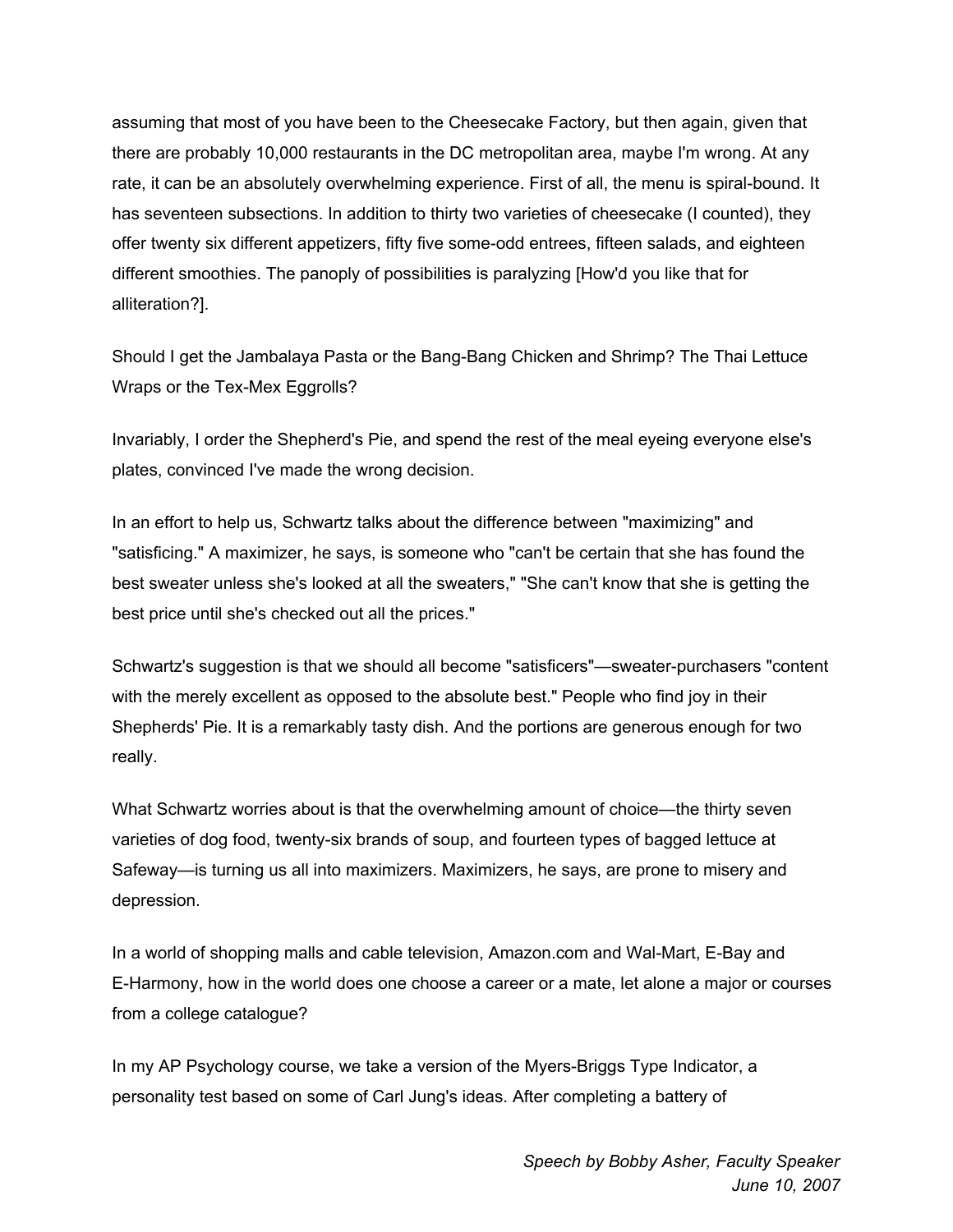multiple-choice questions, test-takers receive their all-important letters, which indicate the degree to which one is an I or an E, an S or an N, a T or an F, or a J or a P. For today's purposes, I'm going to focus on the J/P distinction.

One's Jness or one's P... (Well, the extent to which one is a P") reflects the manner in which a person makes decisions.

Js, or Judgers, are people who tend to like having things decided. Js prefer a planned, orderly way of life; they like to have things settled and organized, they feel more comfortable when decisions are made. Js like to bring life under control as much as possible.

Ps, or Perceivers, are people who'd rather avoid making decisions. They tend to focus on taking in information rather than on making decisions. They like to delay final decisions in order to get more information. Ps prefer a more flexible and spontaneous way of life.

Now, while I know there are a number of Js out there—you, with your color-coded, annotated Hoppers and your orderly, prioritized To-Do lists.

We Ps, however, struggle with decisions. While you map out the week, the year, and your lives, we feel confined by plans. We see them as restrictions, limitations on possible choices.

"Sure I'd love to go to Mark and Katherine's for dinner on October 17th," I say. But what I'm thinking is closure. While I honestly can't think of anything I'd rather do, now nothing else is possible for that evening. Nothing. Can't even go to The Cheesecake Factory for Shepherd's Pie.

In GDS fashion, I'm not really sure what I am telling you to do, or whether we as teachers really should tell people what to do. Somehow after four years of what I call "appropriate ambiguity," you're probably not ready for a directive.

And as a self-proclaimed "P," I want to appear "loose and casual" and allow you to "stay open" to possibilities.

So, in closing, I want to offer you some comforting information, followed by a brief story. First,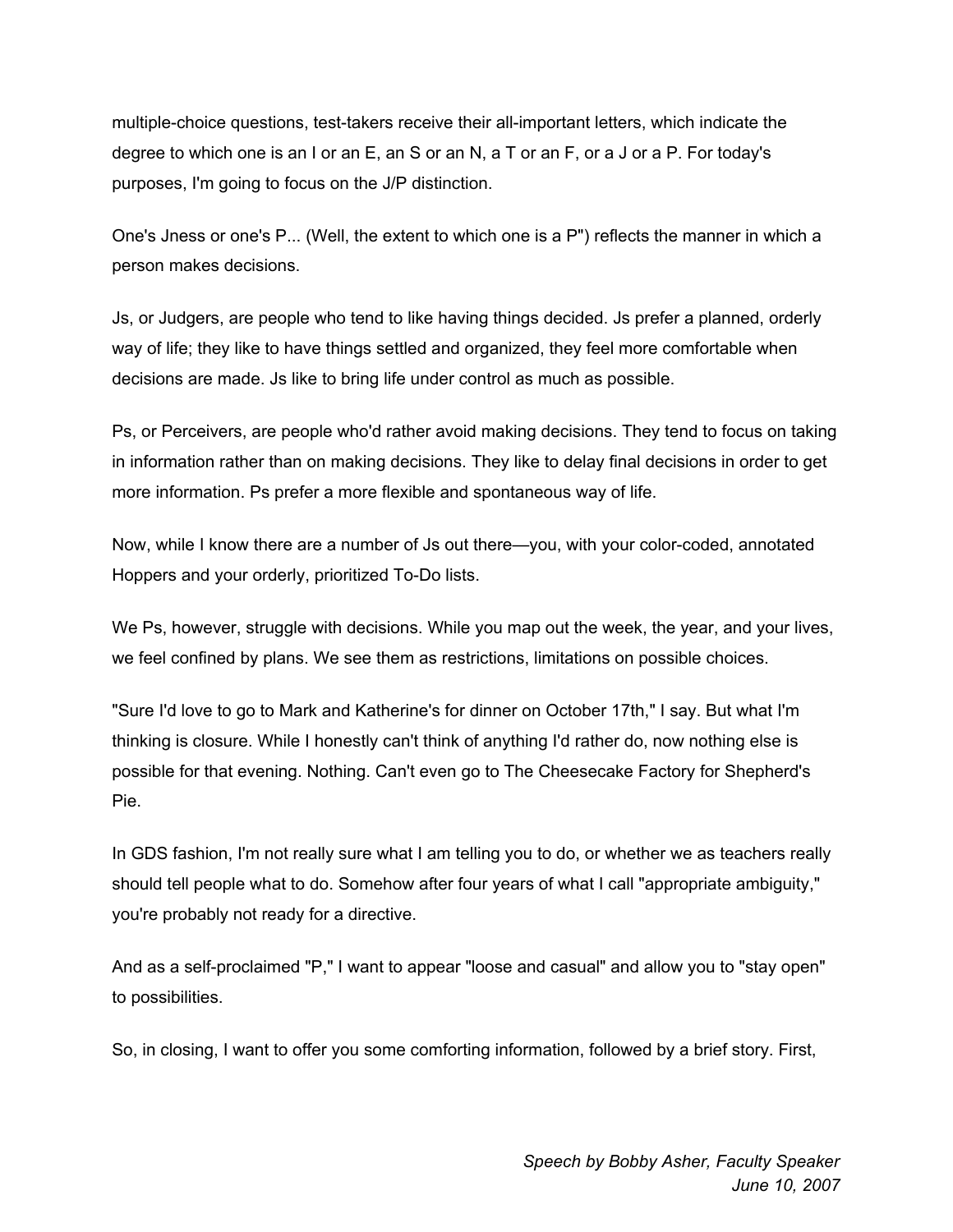the information.

Making decisions is difficult, but, as Christopher Caldwell writes, we tend to lose sight of our human resilience when we make big choices. People are constantly amazed that so many things they had dreaded—from misguided relationships to faulty career moves—often, as they say, "turn out for the best."

We have an enormous capacity for happiness. The surprise isn't how often we make bad choices; the surprise is how seldom they defeat us.

And now for the final story.

It's from a graduation that took place several years ago at a small school in Vermont. Because the school had only 14 graduates, each student was given a few minutes to speak. One of the graduates began her speech by acknowledging how much the school had challenged and inspired her individuality. During the middle of it, in an attempt to express the spirituality of the day, she removed her graduation robe and concluded her speech—completely and unabashedly naked.

Within hours, the tabloids began calling everyone in the town in search of a photograph or a videotape. Apparently when the young woman dropped her robe, the audience was so shocked that no one captured the moment on film—no one except the professional videographer who'd been hired by the school to record the ceremony. Quickly, he became a very popular guy.

Having just recently opened his video-production company, the sought-after photographer was in debt, married, and anxious to start a family. But he couldn't because he had NO money and his wife needed surgery. Suddenly the tabloids were competing to buy the tape, and the offering price soared to \$100,000. Could the stars have aligned more fortuitously? Here was his golden opportunity. And you know what he did: he turned down them down—all of them. He just said no. When asked about his decision, he responded without hesitation. "It wouldn't have been right," he said. "It just wouldn't have been right."

So, Class of 2007:

Embrace Your Freedom.